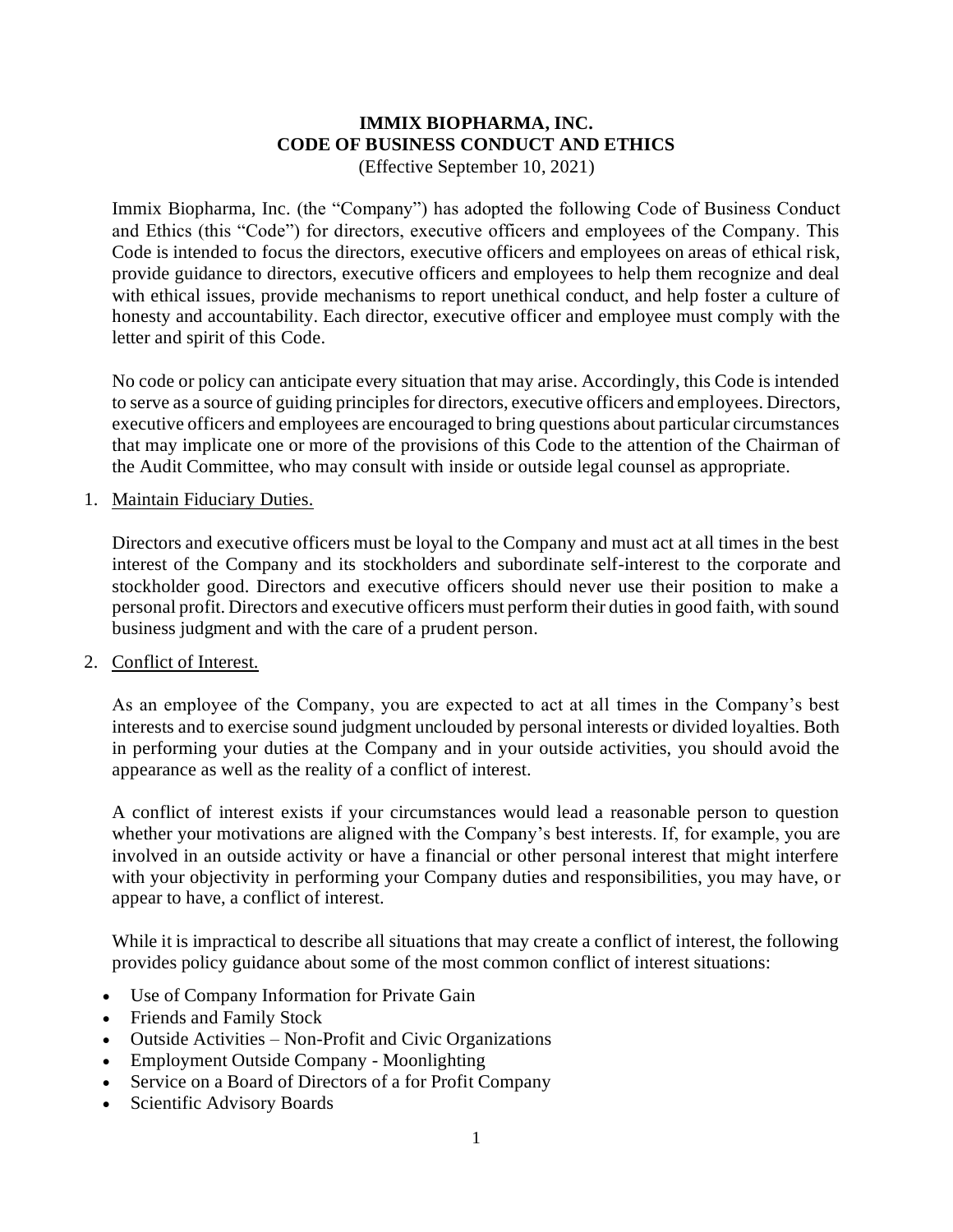- Family and Romantic Relationships
- Family Members or Relatives as Suppliers and other Business Partners
- Kickbacks and Rebates by Suppliers
- Gifts from Vendors, Suppliers or Customers
- Honorariums

Please note that the above is not an exhaustive list of examples. There are many other situations that may also create a potential for a conflict of interest or the appearance of a conflict of interest. It is up to you to be aware of the potential for a conflict of interest in your own particular situation and to resolve the issue in accordance with this policy.

# *Service on a Board of Directors of a For Profit Company:*

Directors owe a duty of loyalty to the company on whose board they serve. You should carefully consider all potential conflict of interest issues before agreeing to serve on the board of a for profit company.

If your position on the board of directors of another company becomes potentially relevant to a Company decision or action, you must promptly disclose your relationship with the other company to the Company employees responsible for the decision or action and you must not participate in that decision or action on behalf of either the Company or the other company. For example, if a Company business unit is considering a transaction with the company on whose board you serve, you must disclose your relationship with the other company, to the decision makers in your business unit and you must refrain from any discussions about or involvement in the transaction on behalf of either the Company or the other company.

Any employee considering service on another company's board should understand that such service can lead to personal liability, particularly with financially troubled companies. As your board service is outside the scope of your employment, the Company will not defend or indemnify you if you are sued in your capacity as a board member of another company. **The Company's approval of your request to serve on an outside board does not constitute any endorsement or ratification of any action you take as a board member of another company.**

The Company may at times ask an employee to serve on the board of directors of a for- profit organization pursuant to a Company investment in, or strategic partnership with, that organization. The Company may also request that an employee serve on the board of a non-profit organization, such as a standards body. Service on such boards as a representative of the Company is outside the scope of this policy.

## *Scientific Advisory Boards*

Before accepting appointment to or service on a scientific advisory board for a company other than the Company, you should consider whether the entity is offering you this opportunity in order to leverage your relationship with the Company to gain a special advantage for itself with the Company, whether serving on this board will interfere with your ability to exercise your independent judgment in the best interest of the Company, and whether the products and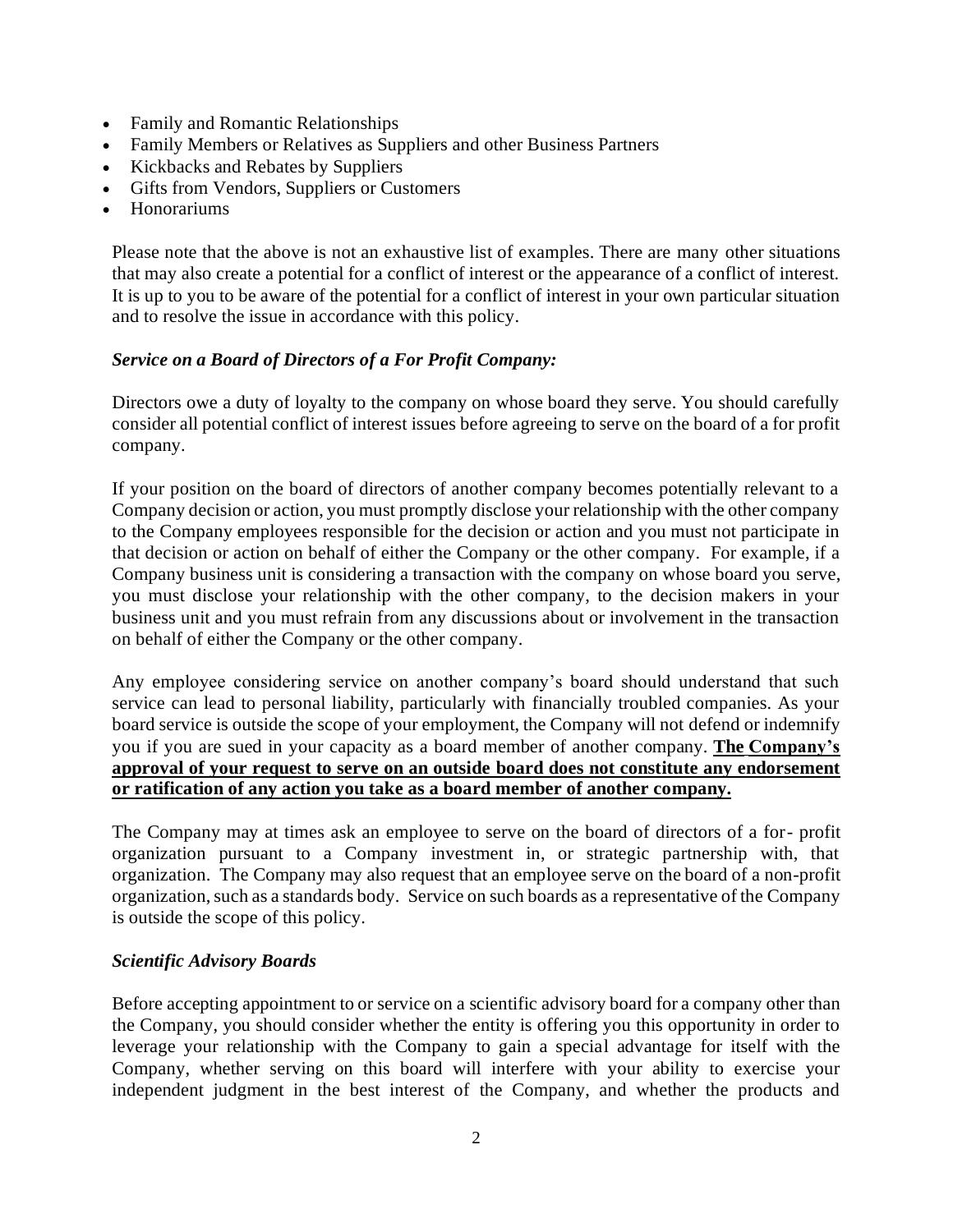technologies you work on at the Company are so similar to those of the company on whose board you wish to serve that it would be difficult to serve as a scientific advisor without using or disclosing Company confidential information and trade secrets. If, after considering these questions, you still wish to serve on the scientific advisory board, you must obtain prior written approval from your manager.

If any decision is to be made or action taken by the Company concerning a company for which you serve as a member of a scientific advisory board, you must disclose to the Company employees responsible for the decision or action your, relationship to the entity and not participate in that decision or action on behalf of either party.

Employees who are asked by the Company to serve on a scientific advisory board of another company as part of the Company's job duties are not required to obtain approval under this policy.

# *Outside Activities – Non-Profit Organizations*

The Company may encourage its employees to be active in their communities and to volunteer their time to bona fide charitable, educational, civic, and trade organizations, provided of course that such activities do not detract from their job performance. Participation in these types of activities does not generally require prior approval.

In taking on outside obligations, however, you should guard against possible conflicts of interest or the appearance of such conflicts. If participation in an outside activity has the potential to cloud your judgment, prevent you from acting in the Company's best interests, or create an appearance that you will not act objectively, you must refrain from participation in the activity unless you obtain prior written approval.

You must also honor your non-disclosure obligation in all your outside activities. If an outside organization's interests are so closely related to your work at the Company that you might inadvertently use or disclose Company confidential information in the course of that outside work, you must not participate in the organization.

Employees who are asked by the Company to serve on the board of non-profit organizations, such as public standards bodies, as part of their Company job, are not required to obtain conflict of interest approval.

## 3. Corporate Opportunities.

Directors, executive officers and employees owe a duty to the Company to advance its legitimate interests when the opportunity to do so arises. Directors, executive officers and employees are prohibited from: (a) taking for themselves personally opportunities that are discovered through the use of corporate property, information or the director's or executive officer's position; (b) using the Company's property, information, or position for personal gain; or (c) competing with the Company, directly or indirectly, for business opportunities; provided, however, if the Company's disinterested directors determine that the Company will not pursue an opportunity that relates to the Company's business, a director, executive officer or employee may do so.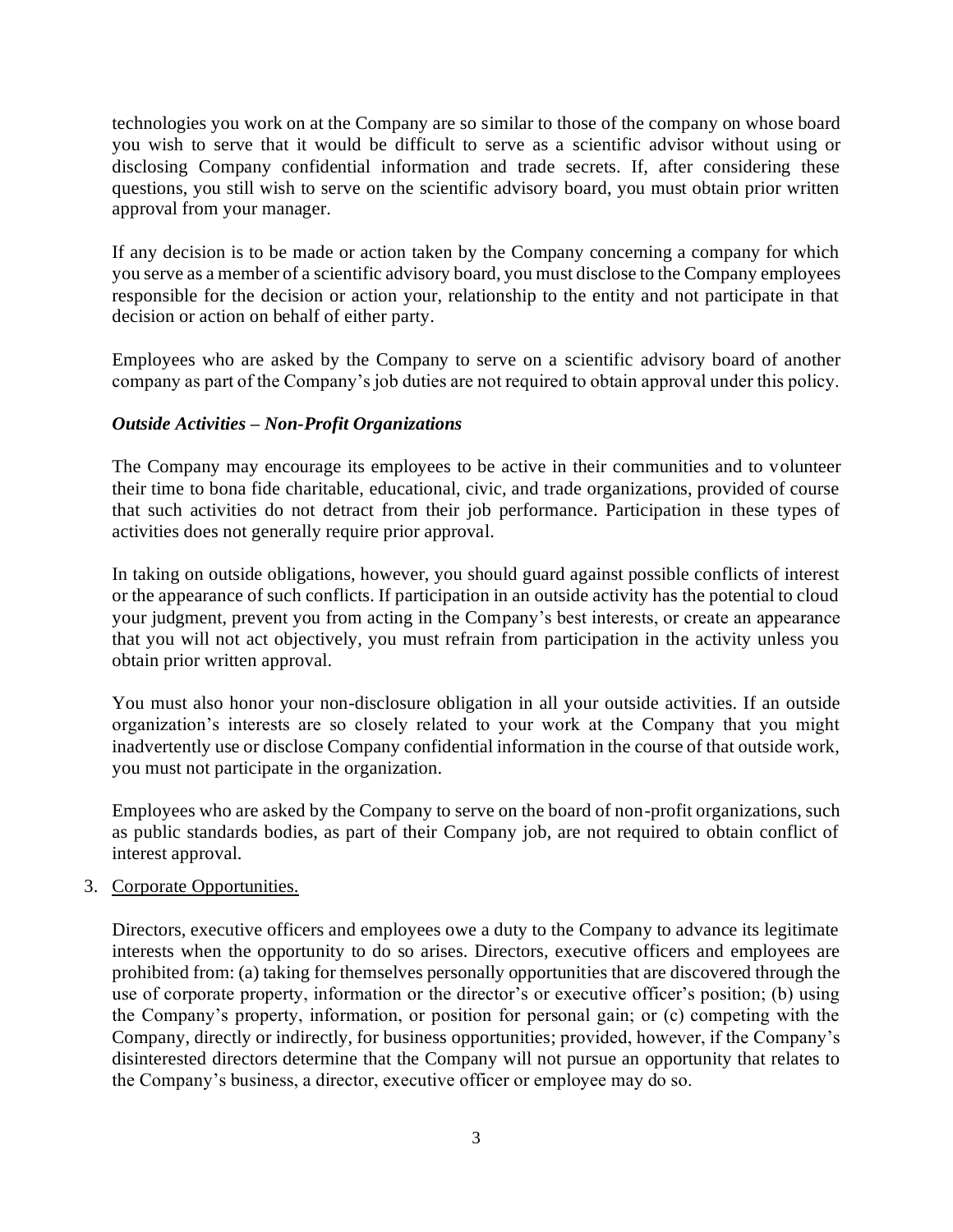# 4. Confidentiality.

Directors, executive officers and employees must maintain the confidentiality of information entrusted to them by the Company or its customers, and any other confidential information about the Company that comes to them, from whatever source, in their capacity as a director, executive officer or employee, except when disclosure is authorized or required by laws or regulations. Confidential information includes all non-public information that might be of use to competitors, or harmful to the Company or its customers, if disclosed.

5. Protection and Proper Use of Company Assets.

Directors, executive officers and employees must protect the Company's assets and ensure their efficient use. Theft, loss, misuse, carelessness and waste of assets have a direct impact on the Company's profitability. Directors, executive officers and employees must not use Company time, employees, supplies, equipment, tools, buildings or other assets for personal benefit without prior authorization from the Chairman of the Nominating and Corporate Governance Committee or as part of a compensation or expense reimbursement program available to all directors or executive officers.

6. Fair Dealing.

Directors, executive officers and employees shall deal fairly and directors and executive officers shall oversee fair dealing by employees and officers with the Company's directors, officers, employees, customers, suppliers and competitors. None should take unfair advantage of anyone through manipulation, concealment, abuse of privileged information, misrepresentation of material facts or any other unfair dealing practices.

7. Compliance with Laws, Rules and Regulations.

Directors and executive officers shall comply, and oversee compliance by employees, officers and other directors, with all laws, rules and regulations applicable to the Company, including insidertrading laws. Transactions in Company securities are governed by Company Policy entitled "Insider Trading Policy."

8. Accuracy of Records.

The integrity, reliability and accuracy in all material respects of the Company's books, records and financial statements is fundamental to the Company's continued and future business success. No director, executive officer or employee may cause the Company to enter into a transaction with the intent to document or record it in a deceptive or unlawful manner. In addition, no director, executive officer or employee may create any false or artificial documentation or book entry for any transaction entered into by the Company. Similarly, executive officers and employees who have responsibility for accounting and financial reporting matters have a responsibility to accurately record all funds, assets and transactions on the Company's books and records.

9. Quality of Public Disclosures.

The Company is committed to providing its stockholders with information about its financial condition and results of operations as required by the securities laws of the United States. It is the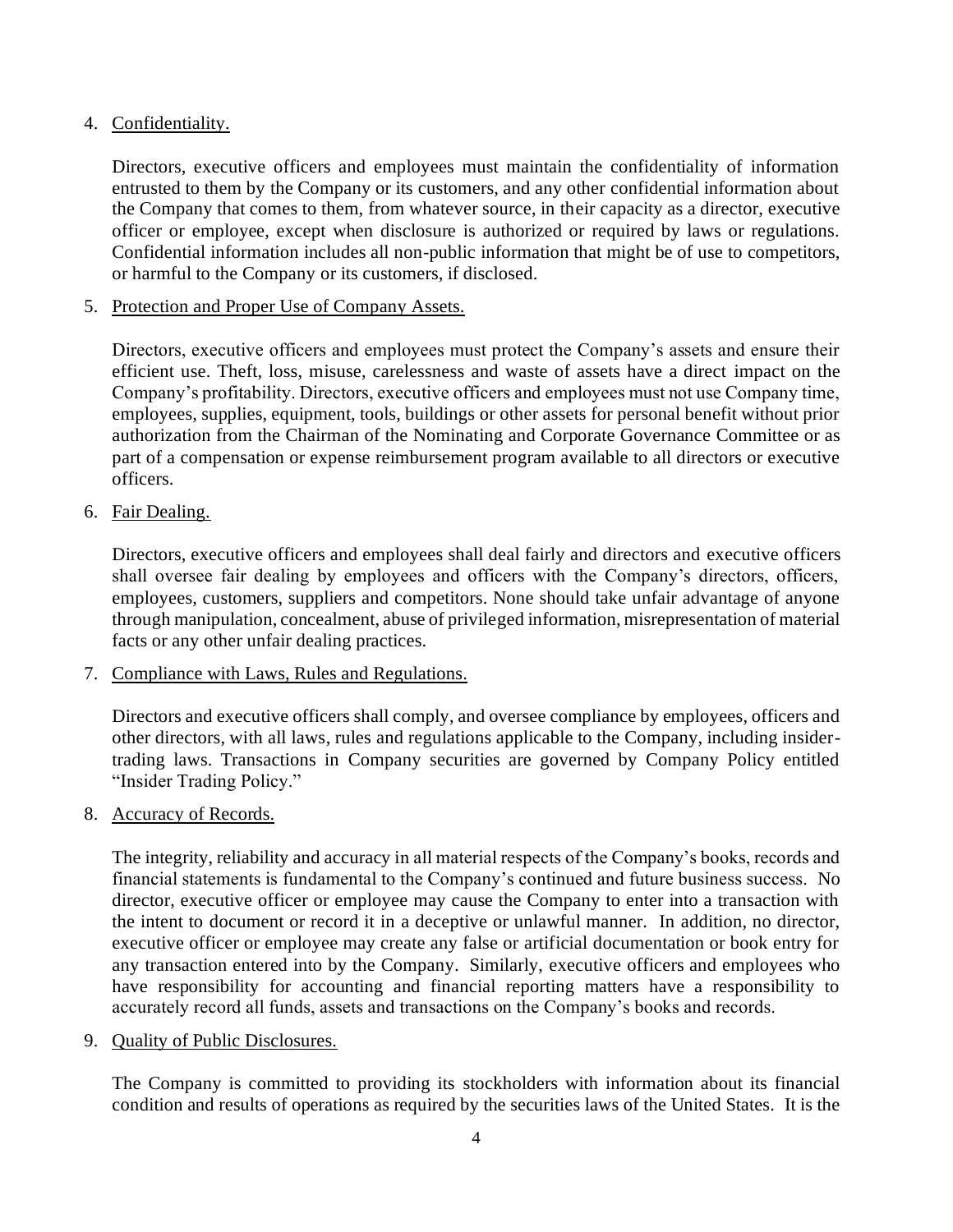Company's policy that the reports and documents it files with or submits to the Securities and Exchange Commission, and its earnings releases and similar public communications made by the Company, include fair, timely and understandable disclosure. Executive officers and employees who are responsible for these filings and disclosures, including the Company's principal executive, financial and accounting officers, must use reasonable judgment and perform their responsibilities honestly, ethically and objectively in order to ensure that this disclosure policy is fulfilled. The Company's senior management are primarily responsible for monitoring the Company's public disclosure.

#### 10. Waivers and Amendments of the Code of Business Conduct and Ethics.

No waiver of any provisions of the Code for the benefit of a director or an executive officer (which includes, without limitation, for purposes of this Code, the Company's principal executive, financial and accounting officers) shall be effective unless (i) approved by the Board of Directors or, if permitted, a committee thereof, and (ii) if applicable, such a waiver is promptly disclosed to the Company's stockholders in accordance with applicable United States securities laws and/or the rules and regulations of the exchange or system on which the Company's shares are traded or quoted, as the case may be.

Any waivers of this Code for the other employees may be made by the Board of Directors, or, if permitted, a committee thereof.

All amendments to this Code must be approved by the Board of Directors or a committee thereof and, if applicable, must be promptly disclosed to the Company's stockholders in accordance with applicable United States securities laws and/or the rules and regulations of the exchange or system on which the Company's shares are traded or quoted, as the case may be.

#### 11. Encouraging the Reporting of any Illegal or Unethical Behavior.

Directors and executive officers should promote ethical behavior and take steps to ensure the Company (a) encourages employees to talk to supervisors, managers and other appropriate personnel when in doubt about the best course of action in a particular situation; (b) encourages employees to report violations of laws, rules or regulations to appropriate personnel; and (c) informs employees that the Company will not permit retaliation for reports made in good faith.

Any executive officer or employee who in good faith reports a suspected violation under this Code by the Company, or its agents acting on behalf of the Company, or who in good faith raises issues or concerns regarding the Company's business or operations, may not be fired, demoted, reprimanded or otherwise harmed for, or because of, the reporting of the suspected violation, issues or concerns, regardless of whether the suspected violation involves the executive officer or employee, the executive officer's or employee's supervisor or senior management of the company.

In addition, any executive officer or employee who in good faith reports a suspected violation under this Code which the executive officer or employee reasonably believes constitutes a violation of a federal statute by the Company, or its agents acting on behalf of the Company, to a federal regulatory or law enforcement agency, may not be reprimanded, discharged, demoted,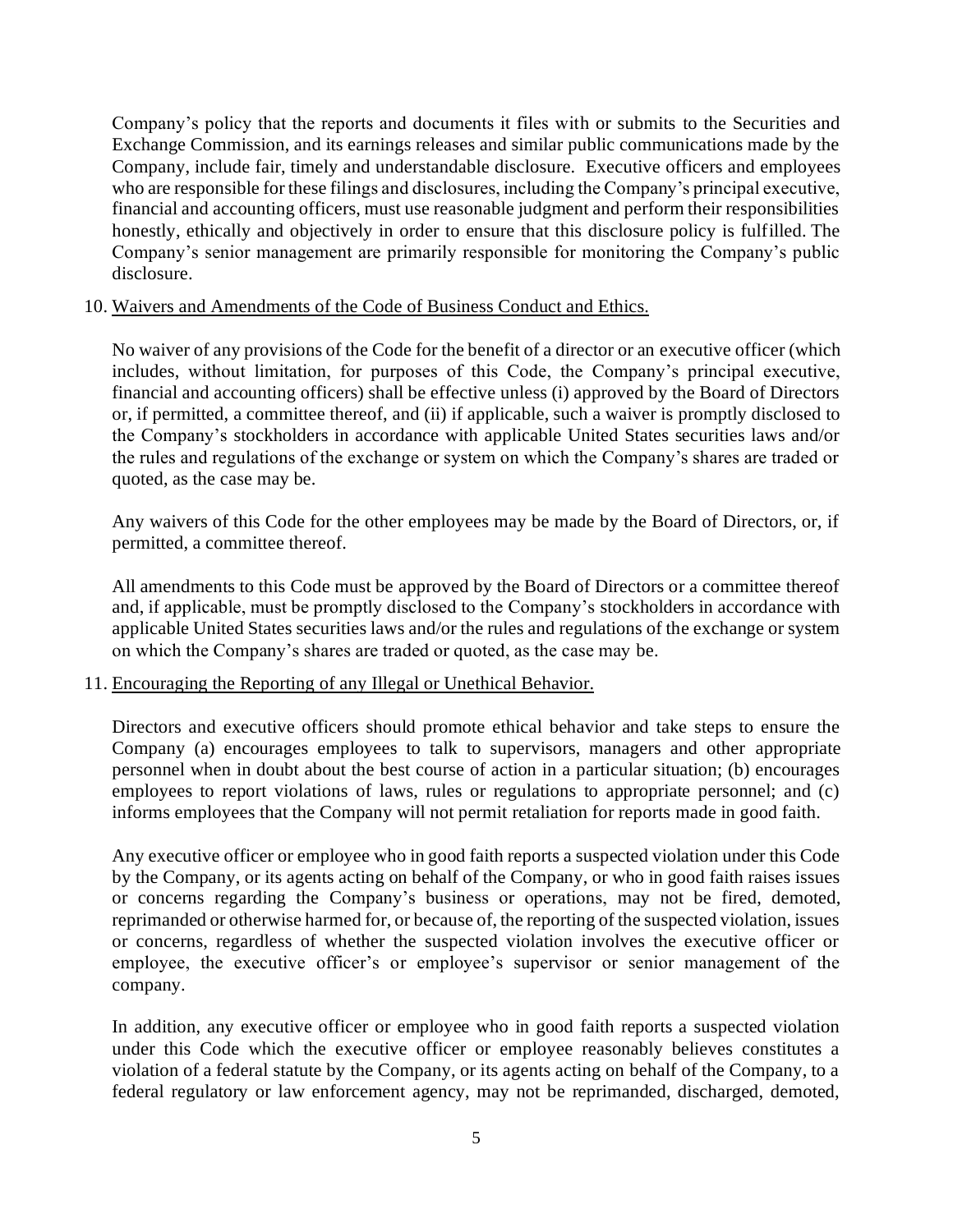suspended, threatened, harassed or in any manner discriminated against in the terms and conditions of the executive officer's or employee's employment for, or because of, the reporting of the suspected violation, regardless of whether the suspected violation involves the executive officer or employee, the executive officer's or employee's supervisor or senior management of the Company.

To report any violations under this Code or concerns regarding the Company's business or operations, please contact the Chairman of the Audit Committee.

### 12. Communication of Code.

All directors, executive officers and employees will be supplied with a copy of this Code upon beginning service at the Company. Updates of this Code will be provided from time to time. A copy of this Code is also available to all directors, executive officers and employees by requesting one from the human resources department.

### 13. Failure to Comply; Compliance Procedures.

A failure by any director or executive officer to comply with the laws or regulations governing the Company's business, this Code or any other Company policy or requirement may result in disciplinary action, and, if warranted, legal proceedings.

Directors and executive officers should communicate any suspected violations of this Code promptly to the Chairman of the Audit Committee. The Chairman of our Audit Committee is currently Helen Adams.

Violations will be investigated by the Board or by a person or persons designated by the Board and appropriate action will be taken in the event of any violations of this Code.